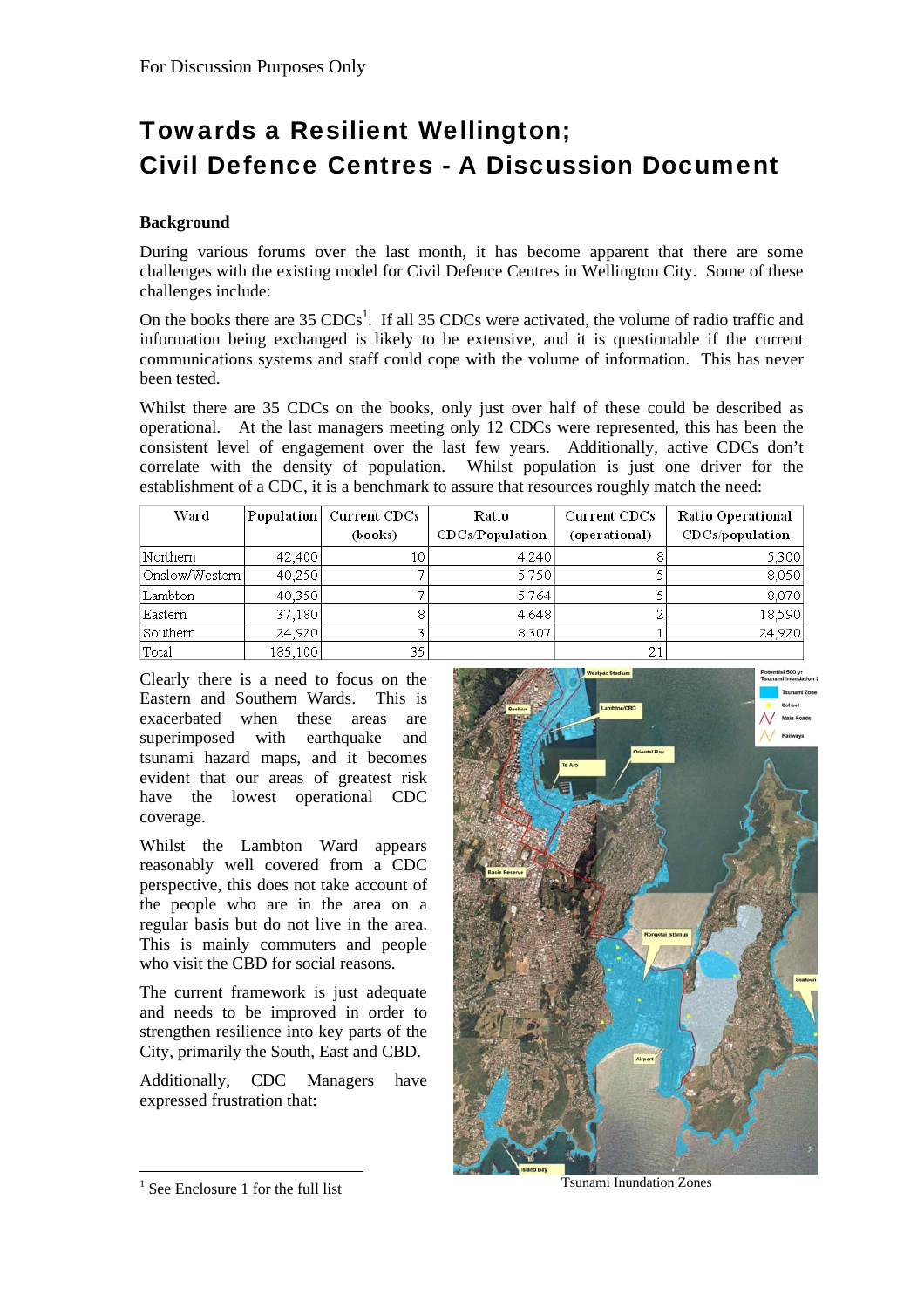- There is a disconnect between many CDCs and WEMO.
- CDC Managers and volunteers are not engaged in planning or training exercises.
- The training programme could be better matched to training needs. Training needs to recognise the need for advanced training for CDC Managers.
- There is a lack of clarity around responsibility for welfare and how this will be delivered.
- The \$500 grant to CDCs, whilst gratefully received, does not go far in raising resilience.
- Increasingly, some schools are reluctant to be used as CDCs.
- There is now telecommunications technology available that could be better exploited in building resilience.
- It is difficult to attract and retain volunteers.

## **Purpose**

The purpose of this document is to stimulate discussion with a view to improving Wellington City's Civil Defence Centre structure.

## **What is the Role of CDCs?**

The role of the CDC is to plan, co-ordinate and lead suburban CDEM readiness and response so that Wellington City is resilient.

The main tasks include:

- **Readiness.** Ensuring communities are aware of their hazards and that people know what to do when faced with those hazards.
- **Response.** Reconnaissance; providing information to WEMO so that sound and timely decisions can be made regarding resource allocation and prioritisation.
- Public information through the provision of a public space where updates and messages can be posted and received.
- **Welfare.** Co-ordinating local food, shelter and water distribution, and registration facilities.

#### **Resources**

In order to successfully achieve these tasks, CDCs require resources, mainly:

- Plans and maps of the relevant areas and infrastructure where reconnaissance needs to be undertaken, for example the state of tunnels, collapsed buildings, water reservoirs and estimates of casualties and fatalities.
- Trained staff who understand the structures and equipment, and who are able to tell other people what needs to be done and get them to do it.
- Dedicated and reliable communications equipment, this underpins all activities and the City's response is blind without this compatibility.
- Mobility, in the worst case this can be by foot, in the best case by vehicle.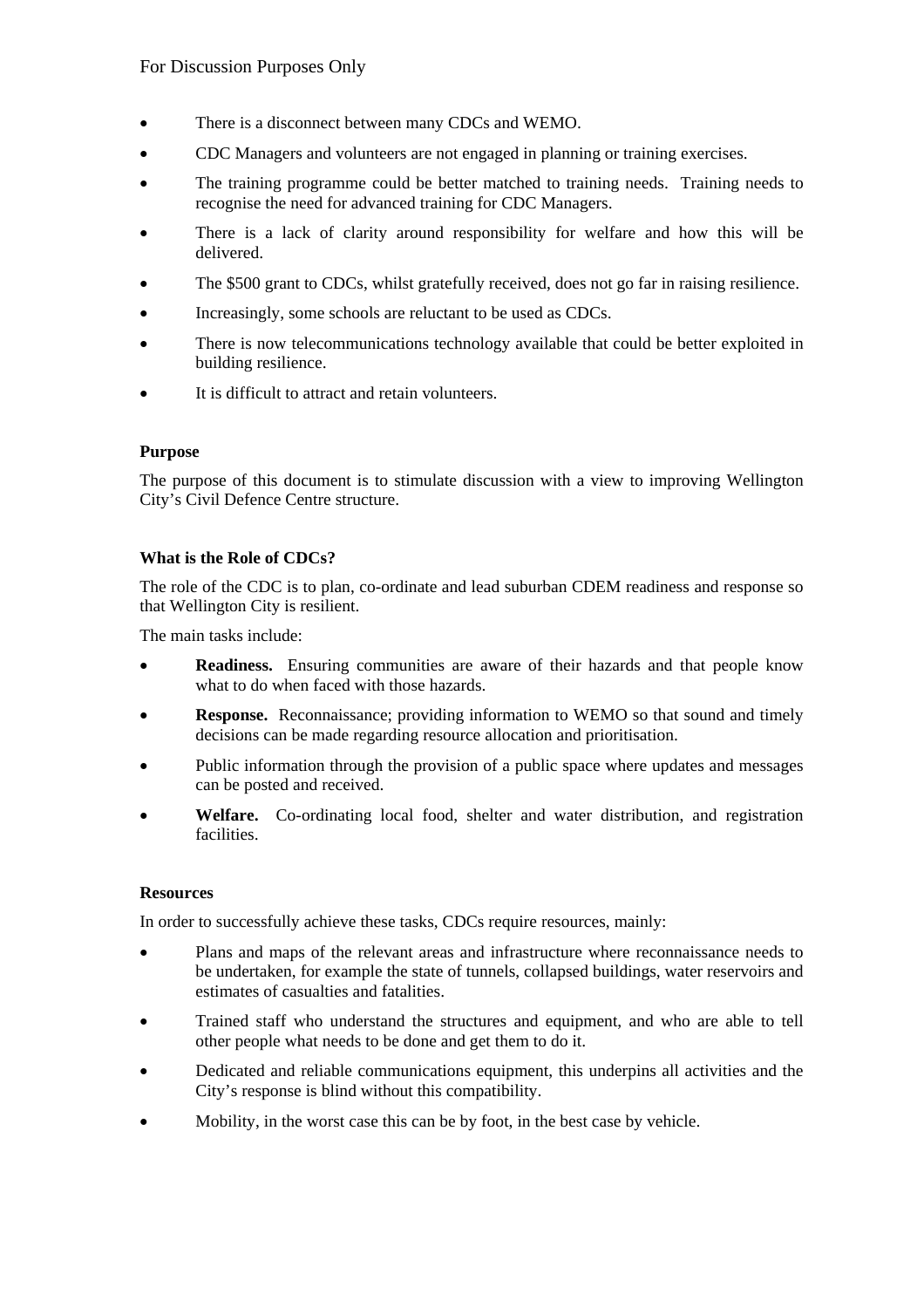## **Number and Locations of CDCs**

Currently we have 35 CDCs that are designed to deliver the tasks above. In recent years, this has not been working because:

- Some CDCs have been reliant on the strength of a single person – where that person has moved on or decided not to remain involved, the CDC has simply faded into obscurity.
- With a couple of notable exceptions, traditional volunteers have not been attracted to CDCs.
- Operational CDCs do not exist in the places where they are most needed.
- Many CDCs do not have the ability to oversee welfare facilites.
- CD is a local government responsibility but most of our CD assets are colocated with Ministry of Education sites rather than Council sites. This provides a number of challenges:
- $\Rightarrow$  If a disaster happens during school hours there will be some obvious issues with large numbers of distressed children and families in the same place as the response focal point.



- $\Rightarrow$  Many people assume that a CDC is a welfare centre and are likely to go to the school which might already be overwhelmed.
- $\Rightarrow$  Some schools are now not happy with being used as CDCs are starting to express reluctance.
- ⇒ There is no guarantee that school buildings will survive an earthquake, and many CDCs and equipment are based underneath school buildings.

There is no apparent imperative for CDCs to be based in schools, other than that they are dispersed and there are plenty of them.

## **Proposal**

It is proposed that we make some changes to our CDC structure as follows:

- We have fewer, better resourced centres, effectively 'local Emergency Operations Centres<sup>2</sup> that are focal points for suburban readiness and response. LEOCs would have links and communications within their areas, but would provide the focal point for readiness and response in their areas. To a large extent, this is the model that is already in place in Tawa and Karori.
- Where practical, that LEOCs not be located in schools but rather in Council owned and controlled buildings. Council staff who work in those buildings and facilities will provide support to the LEOC.
- LEOCs have dedicated PCs, radio base stations and generators that are part of the building's day to day operations, and radio communications can be augmented or complemented by data transfer capability.

 $\overline{a}$  $2^2$  For the purposes of discussion, 'Local Emergency Operations Centres' - LEOCs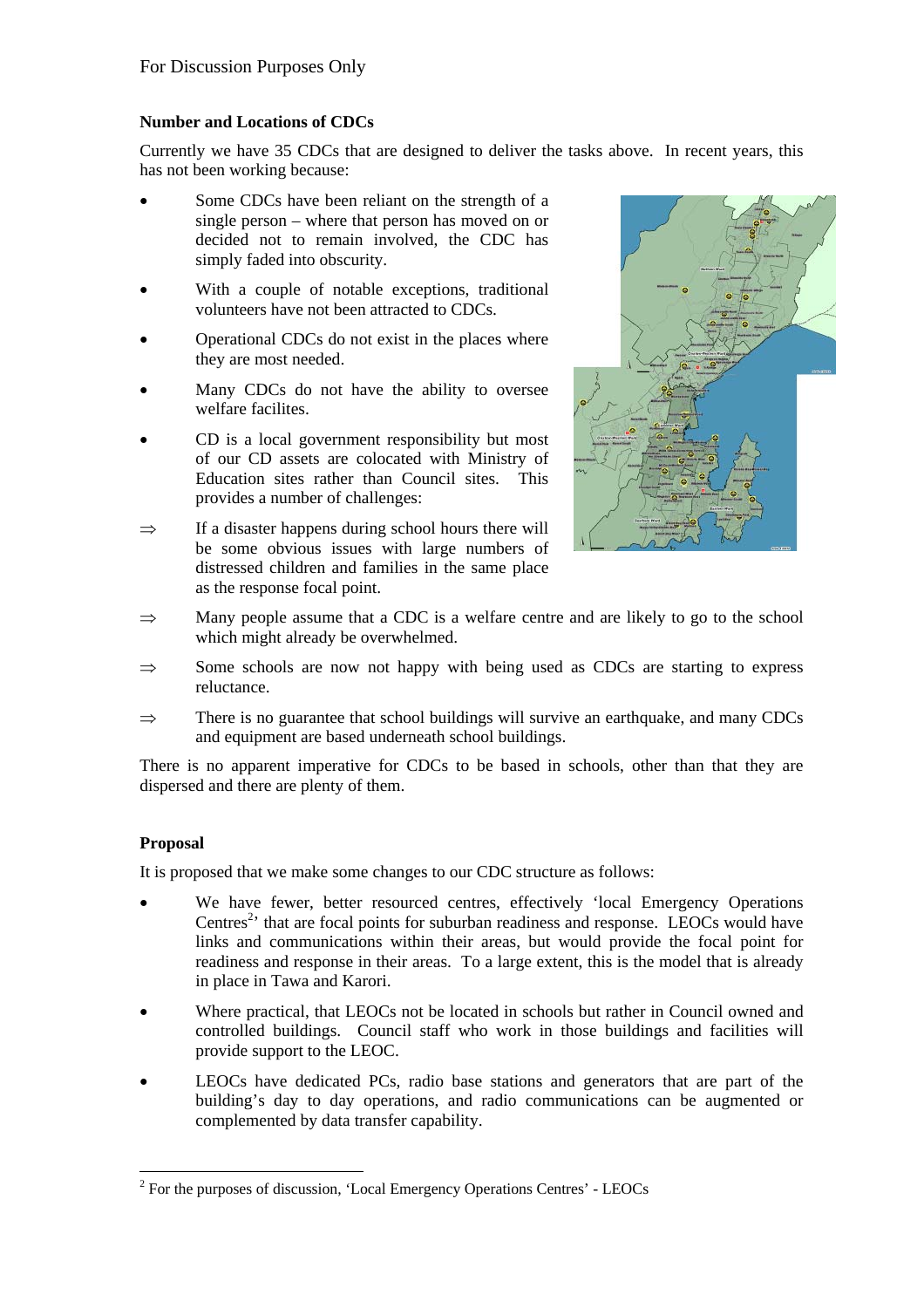- Existing CDCs would not disappear, they would be expected to feed into the LEOCs (see below) and LEOCs would be based on the CIMS structure although *they do not need to be identical*.
- LEOCs have been sited so that they are away from inundation zones. This is why the Kilbirnie Aquatic Centre has not been nominated, and why Miramar is not at a more substantial Council facility.
- LEOCs would provide key advice and links with the community for issues such as tsunami evacuation zones and routes, and welfare provision.

| Ward | <b>Suburbs</b>         | Location                      |
|------|------------------------|-------------------------------|
| N    | Tawa                   | Tawa Library                  |
| N    | Johnsonville           | J'ville Community Centre      |
| O    | Ngaio/Khandallah       | Nairnville Park               |
| O    | Wadestown/Wilton       | Wadestown Library             |
| O    | Karori                 | <b>St Ninians</b>             |
| L    | <b>Thorndon</b>        | <b>Carter Observatory</b>     |
| L    | <b>CBD</b>             | <b>Basin Reserve</b>          |
| L    | <b>Brooklyn</b>        | <b>Brooklyn Library</b>       |
| S    | Island Bay/South Coast | Berhampore Golf Club          |
| S    | <b>Newtown</b>         | <b>Newtown Park Clubrooms</b> |
| E    | Hataitai/Kilbirnie     | Velodrome                     |
| Е    | Miramar                | Centenniel Park               |

This proposal would see 12 CDCs, potentially based at the following locations:

This sees two LEOCs per ward, with the exceptions of Lambton (because of the CBD population and Onslow/Western due to the geographic size). Please note: none of these locations has been confirmed, **these are ideas only**. Communications checks are also required.



Each LEOC would have its own eyes and ears in the community, as determined by the LEOC, as per the example on the right. These eyes and ears could be based on the existing CDCs. Whilst these facilities do not need to be identical, is it important that there is a degree of interoperability so that all people involved understand the operational requirement and the equipment.

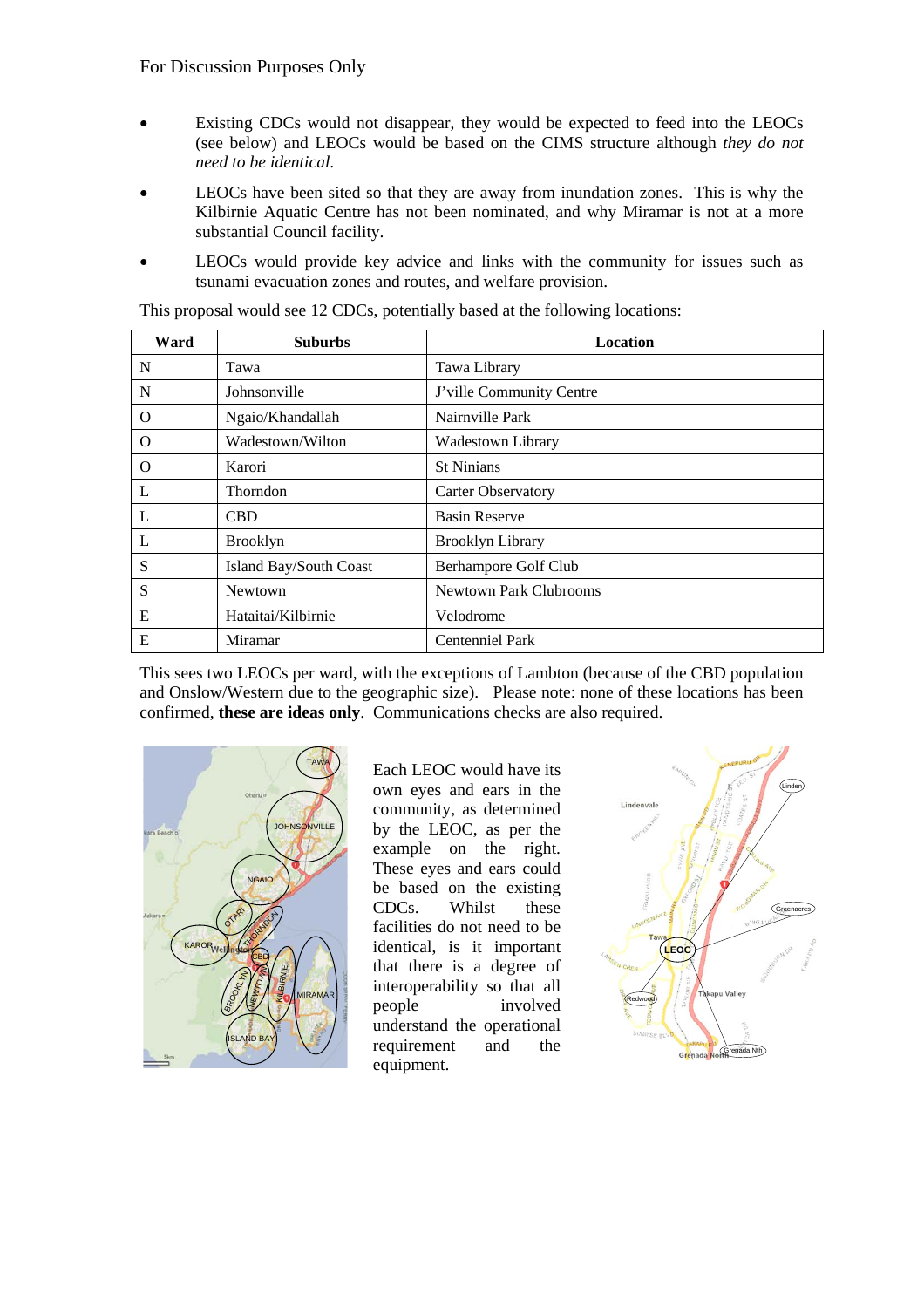## **Communications**

Fewer LEOCs would enable greater effort to be placed into data and voice communications that better exploit modern technology. It is proposed that satellite communications be investigated to augment the existing network, and that PRS links be improved to enable LEOCs to operate in a way that is smarter than at present.

All emergency services are changing to UHF over the next 5-10 years, and CDEM will need to follow suit. It is important that planning and decision making take account of this.

## **What Constitutes a Volunteer?**

We are struggling to recruit and retain current volunteers. Whilst there are more than 350 volunteers 'on the books' the truth is that only half of those are actually engaged with CDEM.

The temptation is to accept any person who wishes to be a volunteer, however there are some risks associated with this. A Civil Defence volunteer has a responsibility during a time of stress that cannot be undertaken by just anyone. It is important that recruitment and training continues to recognise this; this is even more important for the LEOC or CDC Manager.

It is proposed that the focus of training attention be the LEOC Managers in the first instance. Leadership is vital in both peacetime and when activated, and without competent and trained LEOC Managers our job will be much harder. It is proposed that:

- LEOC Managers and their alternates be carefully selected.
- LEOC Managers be trained to CIMS 4 to a level higher than they require to do their tasks. This recognises that effective LEOC Managers need to understand the strategic level of thinking so that they know what to do in the absence of clear directions.
- LEOC Managers 'own' the local emergency plan, and understand who is expected to do what in case of emergency. (This does not mean that they need to write the plan – WEMO can assist with that - however LEOC Manager input will be critical).
- LEOC Managers form closer relationships with WCC staff who operate within their zones.
- LEOC Managers receive a greater level of administrative and logistic support from WEMO. This would see the \$500 grant replaced by direct support through the provision of radios equipment, catering, signage medical supplies or other support.
- LEOC Managers meet regularly to discuss high level CDEM issues.
- LEOC Managers need to have extensive local knowledge of their zone and its infrastructure, access to maps and knowledge of other resources such as engineers and medical professionals who might reside or work locally.

For other volunteers, it is proposed that:

- It is not necessary to attend regular ongoing training to be a volunteer some induction will be necessary but thereafter it is satisfactory to remain 'on the books' and to receive periodic newsletters from the LEOC or WEMO.
- Must be capable of basic radio operations and elementary first aid.
- Must have a basic understanding of how CIMS is supposed to work.

Recently, the Police have recognised that there is a close link between the principles of CDEM and resilience intended through the Neighbourhood Support programme. It is further proposed that we examine the links between CDEM and NS to determine the potential strength in working together closer.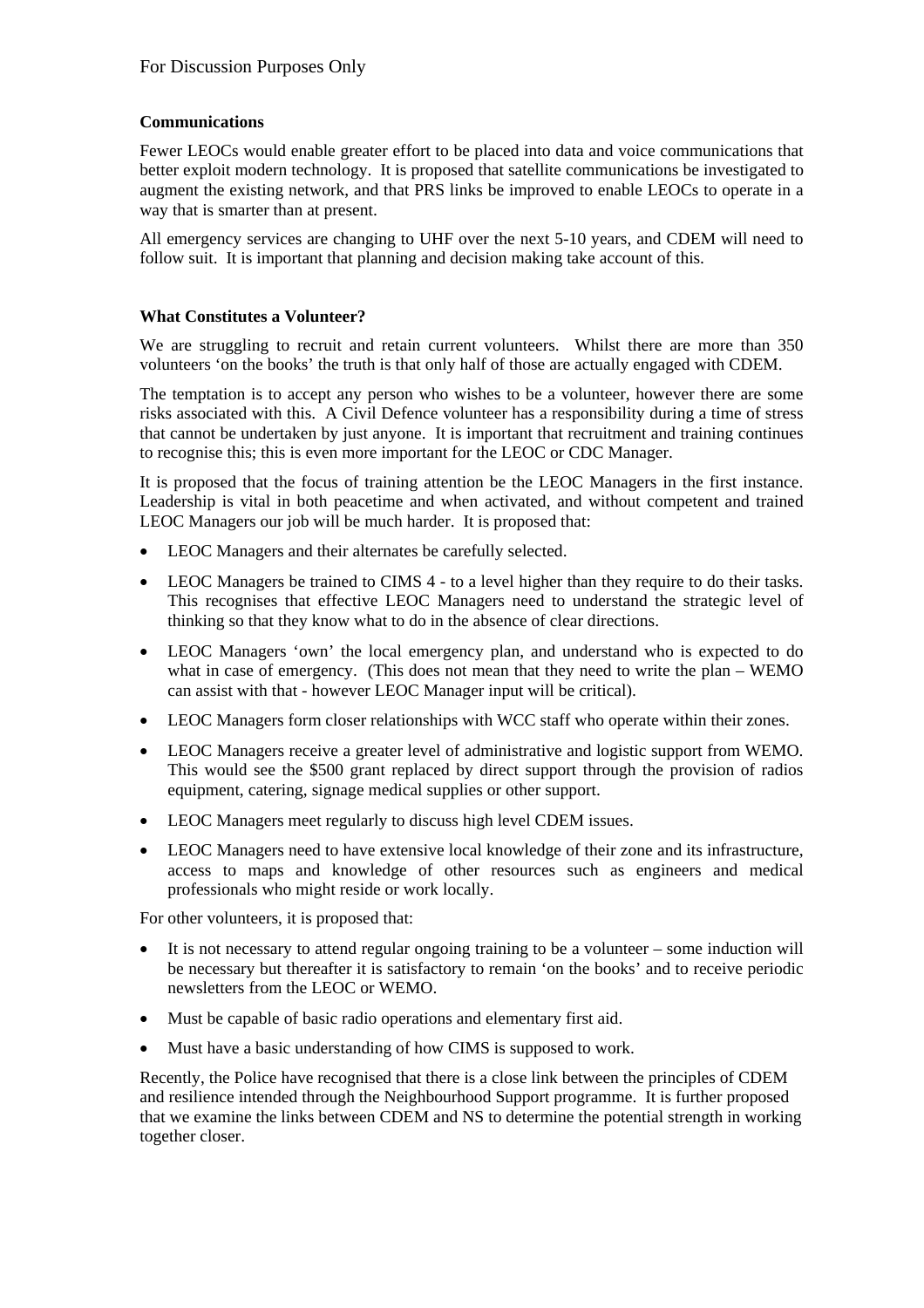## **Conclusion**

This memo proposes a major overhaul of CDEM in Wellington City. **It is a discussion document** that is designed to stimulate debate on how we can all improve the model that we acknowledge is struggling.

I welcome any feedback you might have, any suggestions, criticisms or guidance that you might think make our beautiful City more resilient.

Please feel free to email or call, and I would like to suggest that we call a special meeting of CDC Managers in July to discuss the way ahead.